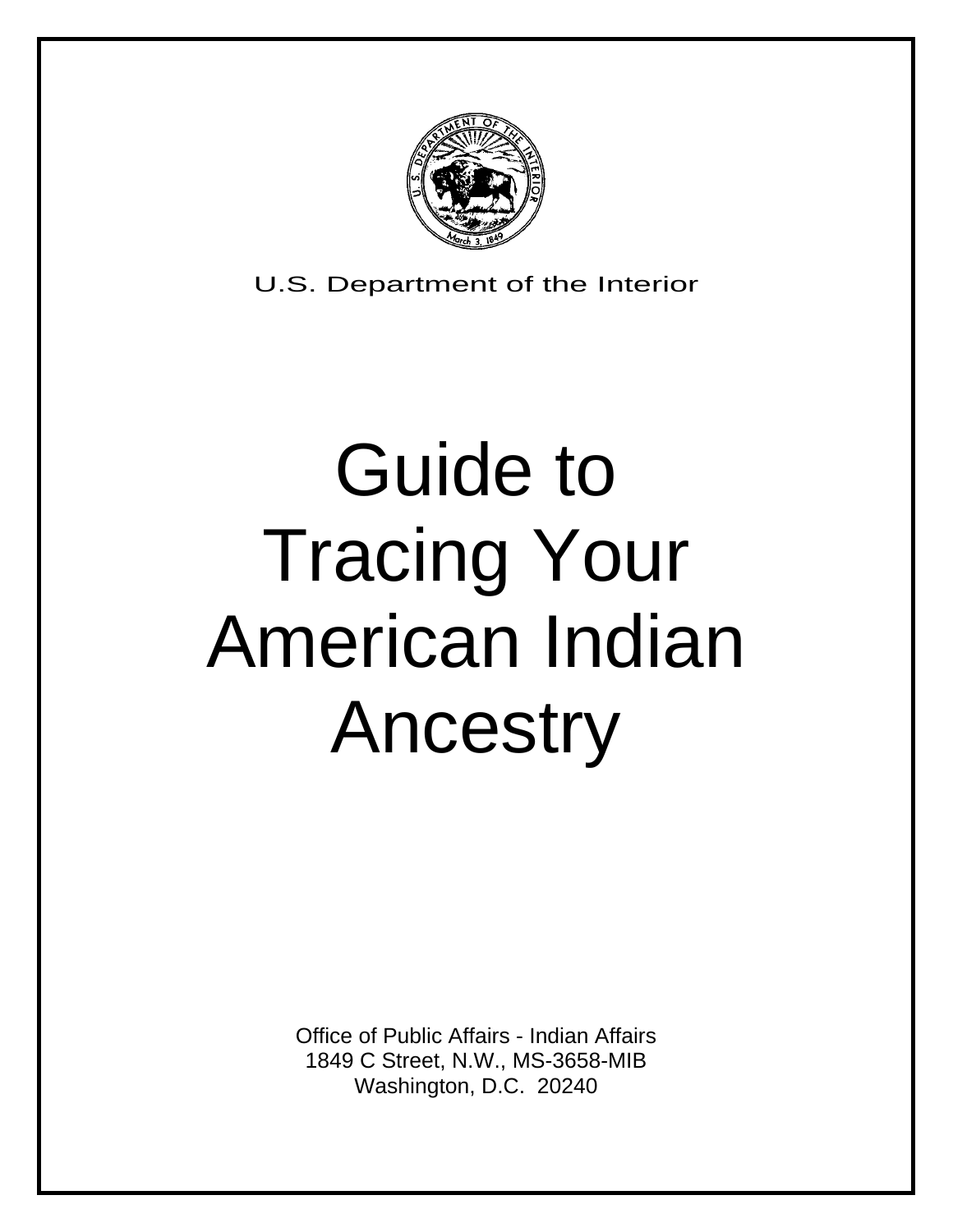# Establishing Your American Indian Ancestry

Some people want to become enrolled members of a federally recognized tribe. Others want to verify a family tradition (belief, fact or fiction, passed from generation to generation) that they descended from an American Indian, either in their distant or near past. While others might want just to learn more about the people they descend from and where they lived.

When establishing descent from an Indian tribe for membership and enrollment purposes, the individual must provide genealogical documentation. The documentation must prove that the individual lineally descends from an ancestor who was a member of the federally recognized tribe from which the individual claims descent.

When people believe they may be of American Indian ancestry, they immediately write or telephone the nearest Bureau of Indian Affairs (BIA) office for information. That is not the best place to start. Many people think that the BIA retrieves genealogical information from a massive national Indian registry or comprehensive computer database. *This is not true.* Most BIA offices, particularly the central (headquarters, Washington, DC) and area (field) offices do not keep individual Indian records and the BIA does not maintain a national registry. The BIA does not conduct genealogical research for the public.

### Benefits and Services Provided to American Indian & Alaska Natives

#### • **The Myth of the Monthly Check**

There has long been a myth that Indians receive a monthly check from the U.S. Government because of their status as Indians. There is no basis for this belief other than misinformation and misconception of the status of American Indians. Some tribes, tribal members and lineal descendants received payments from the Federal Government resulting from claims settlements. But there are very few judgment funds per capita payments that remain today.

Some tribes distribute payments to enrolled members when revenues from the sale of tribal assets such as timber, hydroelectric power or oil and gas permit. Many tribes cannot make per capita payments because they do not have natural resources or other revenue from which they make a fund distribution.

Some tribes have successful businesses that do defense contracting, operate casinos and information technology companies, sell spring water and make candy. If profits warrant it, and tribal members approve it. Funds from those operations can be paid out as monthly, yearly or occasional stipends to tribal members.

There is a clear distinction between judgment funds and tribal funds. Judgment funds are appropriated by Congress after a claim that is filed by tribes or Indian descendant groups against the United States, is settled. Tribal funds are derived from tribal assets (refer to paragraphs above). An individual does not have to be an enrolled member of a tribe to receive a final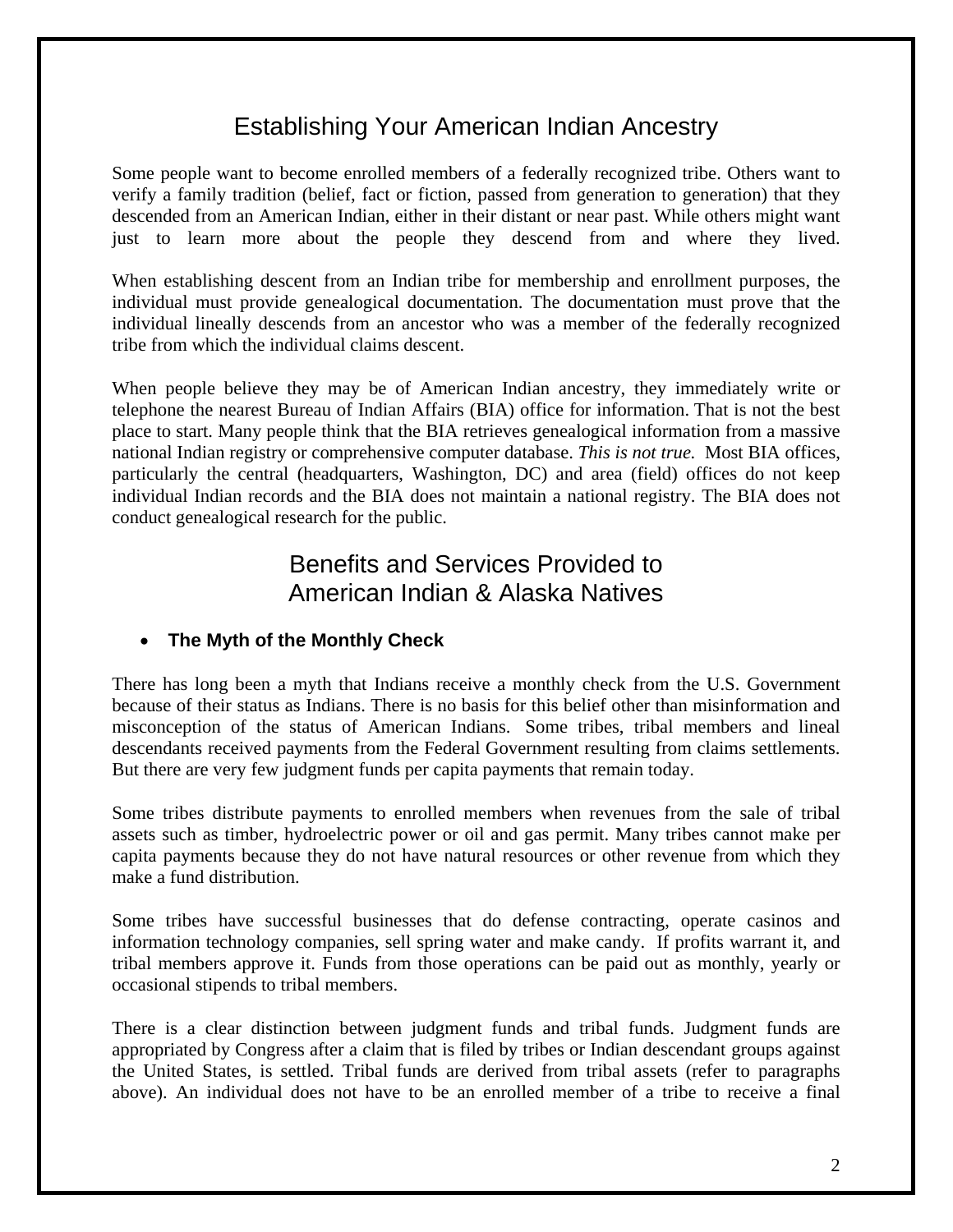judgment fund payment. An individual must be an enrolled member of a tribe to be eligible to receive payments derived from tribal assets.

#### • **Services for American Indians**

Indian Affairs, through its government-to-government relationship with federally recognized tribes, carries out the Federal Government's unique and continuing relationship with, and responsibility to tribes and Indian people. Indian Affairs programs support and assist federally recognized tribes in the development of tribal governments, strong economies, and quality programs. The scope of Indian Affairs programs is extensive and includes a range of services comparable to the programs of state and local government, e.g., education, social services, law enforcement, courts, real estate services, agriculture and range management, and protection of natural resources.

Many Federal agencies other than the Indian Affairs have special programs to serve the American Indian population, i.e., the Indian Health Service (IHS), an adjunct of the Public Health Service, Department of Health and Human Services (DHHS). The IHS provides health care services through a network of reservation-based hospitals and clinics. Besides standard medical care, the agency has established programs that specialize in maternal and child health, mental health, substance abuse, home health care, nutrition, etc. The Administration for Native Americans, another agency within DHHS, administers programs aimed at strengthening tribal governments and supporting the social and economic development of reservation communities. Other agencies of the Federal Government that serve the special needs of Indian people include the Departments of Housing and Urban Development, Justice, Agriculture, Education, Labor, Commerce and Energy.

All American Indians & Alaska Natives, whether they live on or off reservations, are eligible (like all other citizens who meet eligibility requirements) to receive services provided by the state such as Temporary Assistance for Needy Families (TANF), Supplemental Security Income (SSI), the Food Stamp Program and the Low Income Heating and Energy Assistance Program (LIHEAP).

# Enrollment in a Federally Recognized Tribe

#### • **What is the purpose of tribal enrollment?**

Tribal enrollment requirements preserve the unique character and traditions of each tribe. The tribes establish membership criteria based on shared customs, traditions, language and tribal blood.

#### • **What are tribal membership requirements?**

Tribal enrollment criteria are set forth in tribal constitutions, articles of incorporation or ordinances. The criterion varies from tribe to tribe, so uniform membership requirements do not exist.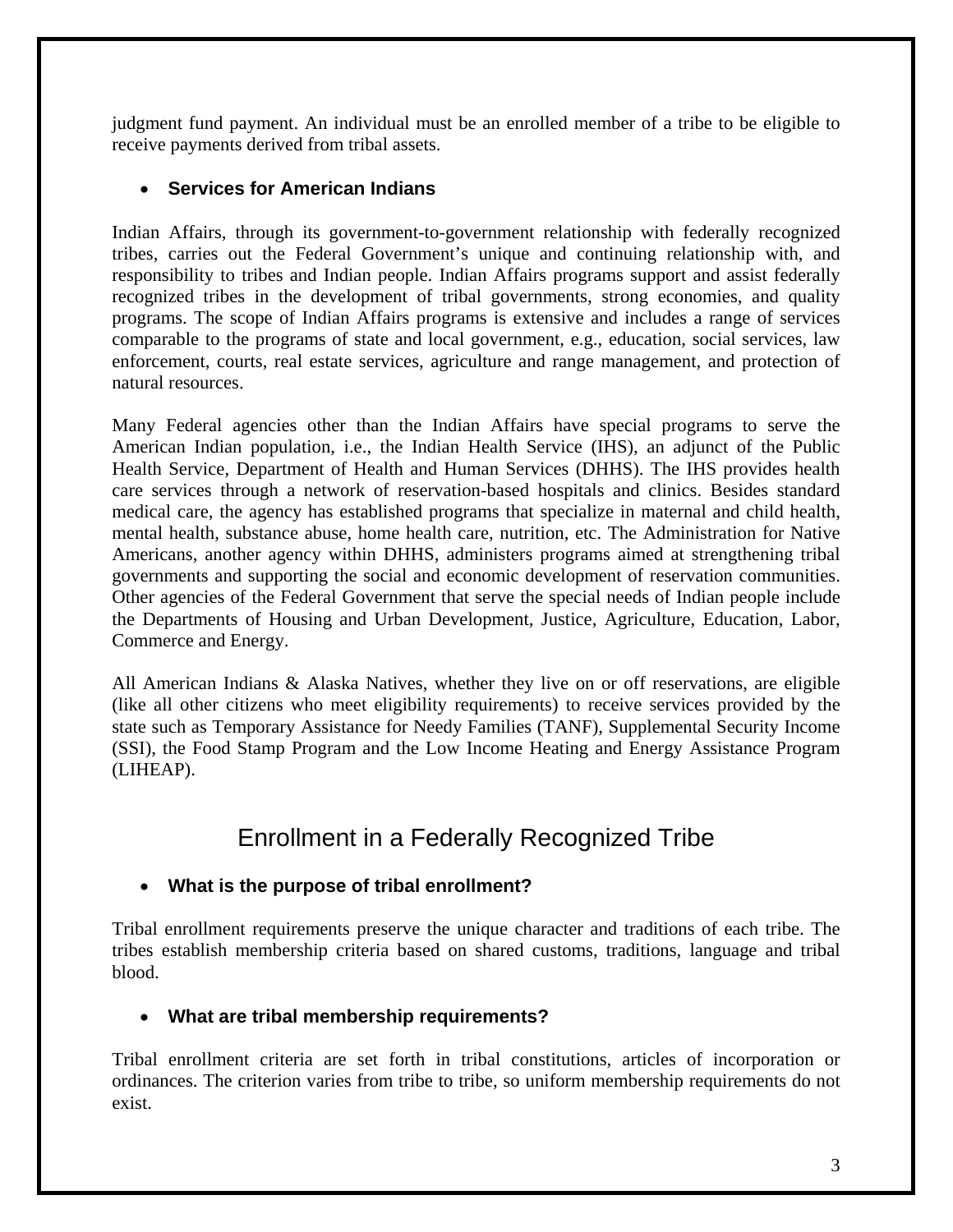Two common requirements for membership are lineal descendency from someone named on the tribe's base roll or relationship to a tribal member who descended from someone named on the base roll. (A "base roll" is the original list of members as designated in a tribal constitution or other document specifying enrollment criteria.) Other conditions such as tribal blood quantum, tribal residency, or continued contact with the tribe are common.

#### • **How do I apply for enrollment in a tribe**?

After you have completed your genealogical research, documented your ancestry, and determined the tribe with which your ancestor was affiliated, you are ready to contact the tribe directly to obtain the criteria for membership.

Rarely is the BIA involved in enrollment and membership. Each tribe determines whether an individual is eligible for membership. Each tribe maintains its own enrollment records and records about past members. To obtain information about your eligibility for membership, you must contact the tribe.

#### • **How do I Locate the Tribe I may have Indian Ancestry from?**

The Tribal Leaders Directory that is published by the Bureau of Indian Affairs lists all 562 federally recognized American Indian Tribes and Alaska Natives. It also lists all the Regions, Agencies and Offices within the BIA. Obtain one on-line at http://www.doi.gov/bia/docs/TLD-Final.pdf or call: 202-208-3710.

# **Doing the Genealogical Research**

#### **DO I NEED TO USE A COMPUTER?**

Yes, it cannot be stressed more that the use of a computer is a valuable tool in your effort to do genealogical research. There are many organizations and individuals that have digitized their records, pictures and files and placed them on the World Wide Web. The ability to gather records, current addresses, phone numbers and other vital information that you will use, make it a necessary tool to use. Computers and the Internet can be accessed at your local public library or local community college, check in your area.

Once on, there are many sites dedicated to the work of genealogical research, we do not recommend or endorse any of them. Also, be aware that these sites are usually private, for-profit and will charge you for their service. All the information they have collected is readily available for you to collect, if you know where to go and you are willing to do the work.

You should be familiar with the use of a search engine to find web sites that are of interest to you. Search engines are computer programs that search the Internet for specific words, that you enter, listed in meta tags of the web site. Use words such as Native American genealogy or tracing American Indian Ancestry as search words.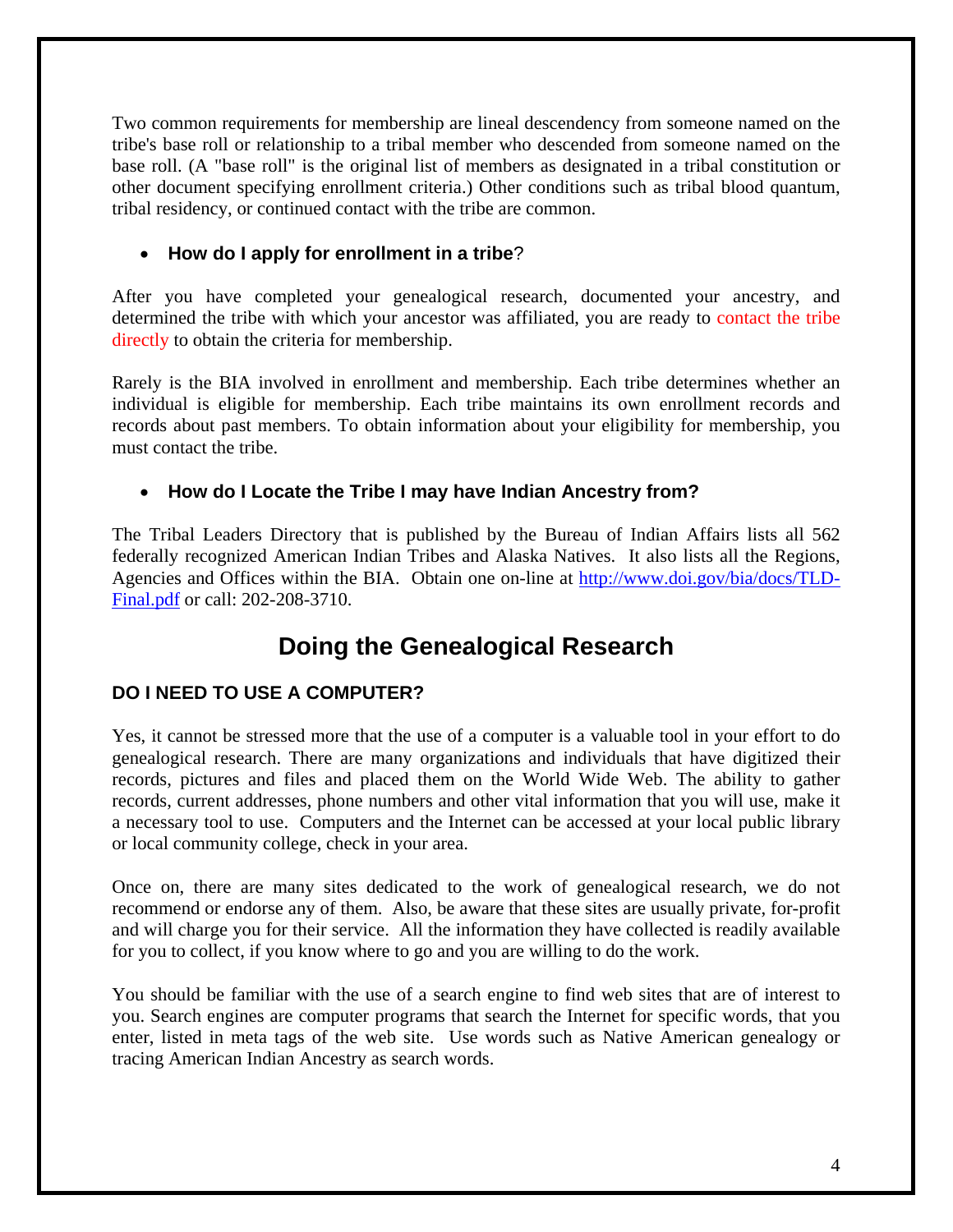#### **HOW DO I BEGIN THE SEARCH FOR MY ANCESTORS?**

 Start your genealogical research with yourself. Do not begin genealogical research in Indian records for this can most often be the wrong approach. Instead, begin research in current, rather than historic records. If an individual is not currently a member of a federally recognized tribe, band or group research should begin in non-Indian records or other public records such as those records maintained by state and local governments, churches, and schools.

Individuals should find all the information they can about their parents, grandparents, and more distant ancestors and write such information down. The most important information is vital statistics, including ancestral names, dates of birth, marriages (or divorces) and death, the places where ancestors were born, lived, married, and died. During such research, the goal, especially for tribal membership purposes, is to establish and document the relationships of Indian ancestors and to identify the Indian tribe with which their ancestor may have been affiliated.

#### **WHERE DO I LOOK FOR INFORMATION?**

#### • **AT HOME**

The first place to begin genealogical research is at home. Valuable information can be found in family Bibles, newspaper clippings, military certificates, birth and death certificates, marriage licenses, diaries, letters, scrapbooks, backs of pictures and baby books.

Relatives, particularly older ones, are another good source of information. Persons doing this research should visit or write family members who may have the genealogical information that they are seeking. Someone else in your family may also be working on a family history.

#### • **ON THE LOCAL AND STATE LEVEL**

It is often useful to check school, church, and county courthouse records for information. Researchers should not limit the scope of their search to birth, death and marriage records. Historical and genealogical information can be found in other civil records at the county courthouse such as deeds, wills, land or other property conveyances.

Write to the Bureau of Vital Statistics, usually in the state capital to request copies of birth, death and marriage certificates, or divorce decrees. Include the name of the individual, date and place of birth and your relationship to that person. State governments did not keep birth and death records until the turn of the century, about 1890-1915, so searches in state records for ancestors who were born or died before that time may be limited.

#### • **IN PUBLIC LIBRARIES AND OTHER REPOSITORIES**

Visiting the local library is a good starting point for gathering facts about Indians and Indian tribes. A wealth of information exists concerning the history of Indian tribes, tribal cultures, the historic tribal territories, and the migration patterns. Most libraries also have books on how to do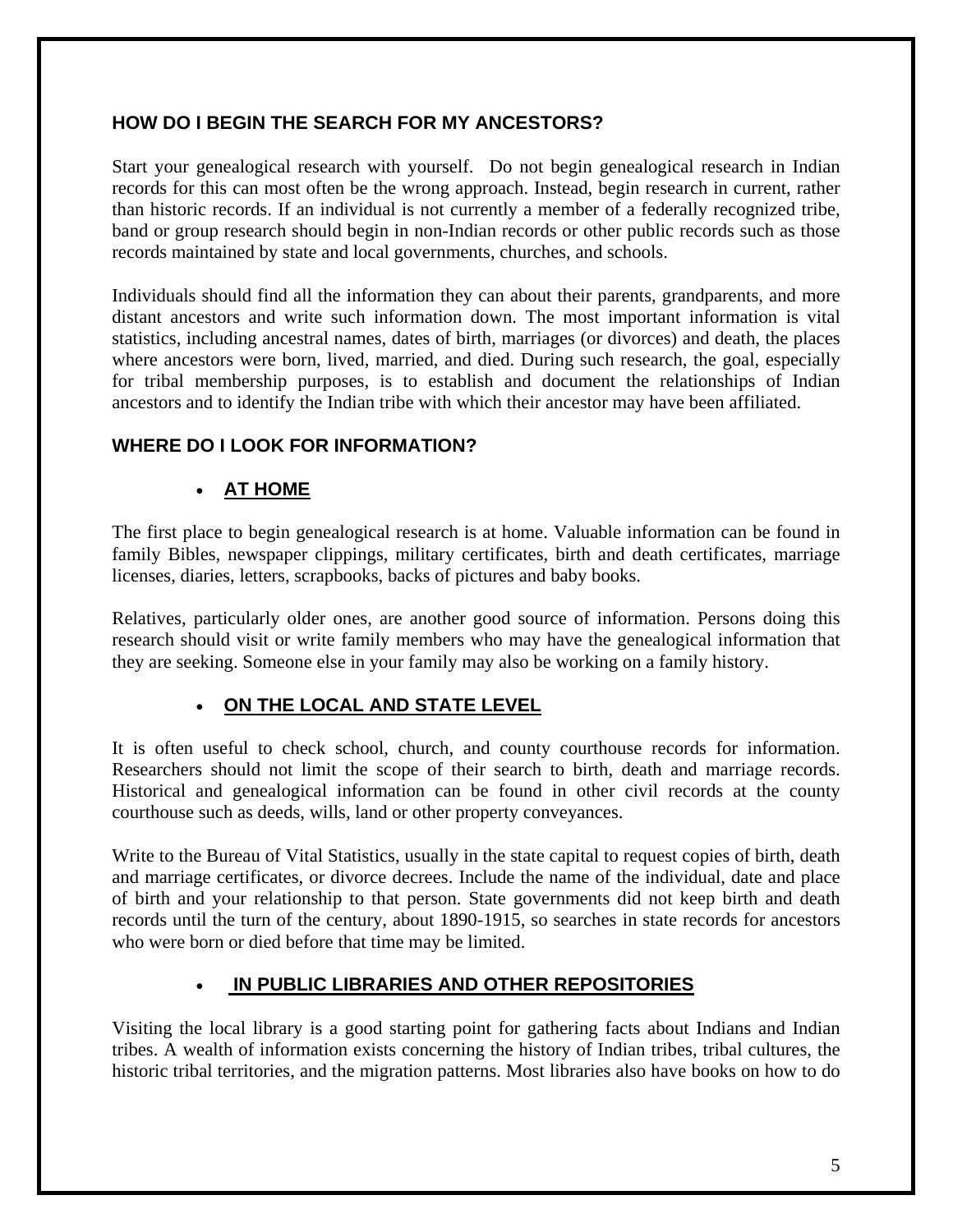genealogical research. The genealogical research books give a good understanding of standard research techniques.

Researchers can also contact genealogical organizations, historical societies, and other private institutions. For example, the Family History Centers are "branch offices" of the Family History Library of the Church of Jesus Christ of Latter-day Saints (Mormon). This private institution contains a large collection of genealogical documents relating to Indians that may be useful in research.

#### • **ON THE FEDERAL LEVEL**

#### *Records Concerning Public*

The National Archives (Archives) in Washington, D.C. has records of genealogical value. The Federal government took the census every ten years since 1790 and is a very good source of information for individuals who are trying to identify their ancestors. Census records from 1790- 1920 are available on microfilm in the National Archives' regional branches. Seventeen branch offices are in major metropolitan areas throughout the country. A brochure describing the branch offices is available from:

The Archives at: National Archives and Records Administration, Publication and Distribution Staff (NECD), Room G-3, Eighth St. and Pennsylvania Ave., NW Washington, D.C. 20408-0001.

The National Archives also has military and service related records, passenger arrival records, and other records of value to persons involved in genealogical research. A copy of the free leaflet, *Genealogical Records in the National Archives* is available on request.

The National Archives has various publications for sale. The Archives have microfilmed all censuses. Individuals can purchase copies of the microfilm rolls and associated genealogical materials. Various rolls of microfilm are available for rental at the National Archives. The telephone number for rental and sales requests is:

#### 1-800-234-8861

The National Archives Internet address is www.nara.gov.

#### **Records Concerning American Indians**

At some point in the research, the researcher will have identified the tribal affiliation of one's ancestor(s). Now is the time to begin research in records about American Indians. The Native American collection at the National Archives includes special censuses, school records, and allotment records. For more information concerning the special censuses of various tribes, the National Archives offers: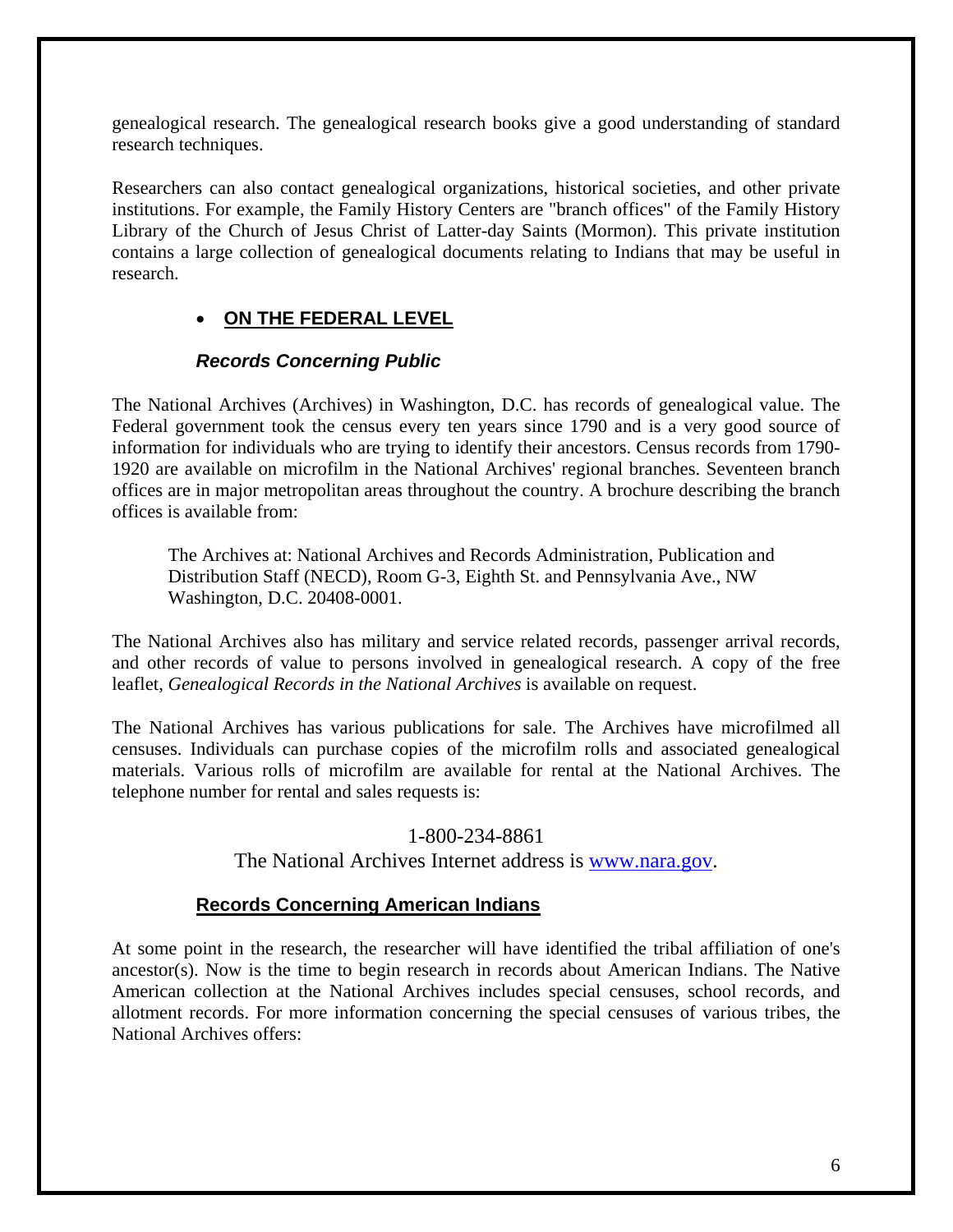Microfilm Publication M1791 American Indian Censuses *The Special Census of Indians, 1880.* 

#### • **BIA Offices**

If your ancestors had land in trust or went through probate, the BIA field offices in selected areas throughout the United States may have some records concerning Indian ancestry. However, the BIA field offices do not maintain current or historic records of all individuals who possess some degree of Indian blood. The records the BIA holds are current rather than historic tribal membership enrollment lists. These lists (commonly called "rolls") do not have supporting documentation (such as birth certificates) for each tribal member listed. The BIA created these rolls while the BIA maintained tribal membership rolls.

 **otherwise requested by the tribe. The BIA no longer has extensive involvement in tribal membership. Current Federal policy and case law limits the involvement of the BIA in tribal membership matters unless mandated by congressional legislation, or is required by the tribe's governing document or** 

When you contact a BIA field office, be prepared to give the name of the tribe, the name(s) and birth dates of ancestor(s), and relationships. You must provide specific information otherwise field offices (and other institutions) probably cannot provide much useful information.

The Privacy Act, 5 U.S.C. §552(a) protects the current tribal membership rolls and lists that the BIA maintains. Submitting a request for genealogical information under the Freedom of Information Act, 5 U.S.C. §552, is not necessary for records compiled and published by private institutions or available in census records declassified by the National Archives.

#### **WHAT DO I DO IF I WAS ADOPTED?**

The Bureau of Indian Affairs cannot help you with your pursuit with opening sealed adoption papers. There are organizations that can be found on the Internet that can assist you with information on what procedures or information may be needed. The BIA does not endorse or recommend any of them. You will need to obtain legal advice from a lawyer that deals with this area of the law.

#### **IF YOU DO NOT WANT TO DO THE WORK YOURSELF**

If an individual does not wish to conduct their own research, researchers are available for a fee. Please write to the Board of Certification of Genealogists or the Association of Professional Genealogists and request their listings of genealogical researchers for hire. Their addresses are:

Board of Certification of Genealogists P.O. Box 14291

Board of Certification of Genealogists Association of Professional Genealogists<br>P.O. Box 14291 P.O. Box 40393<br>Washington, D.C. 20044 Denver, Colorado 80204 P.O. Box 40393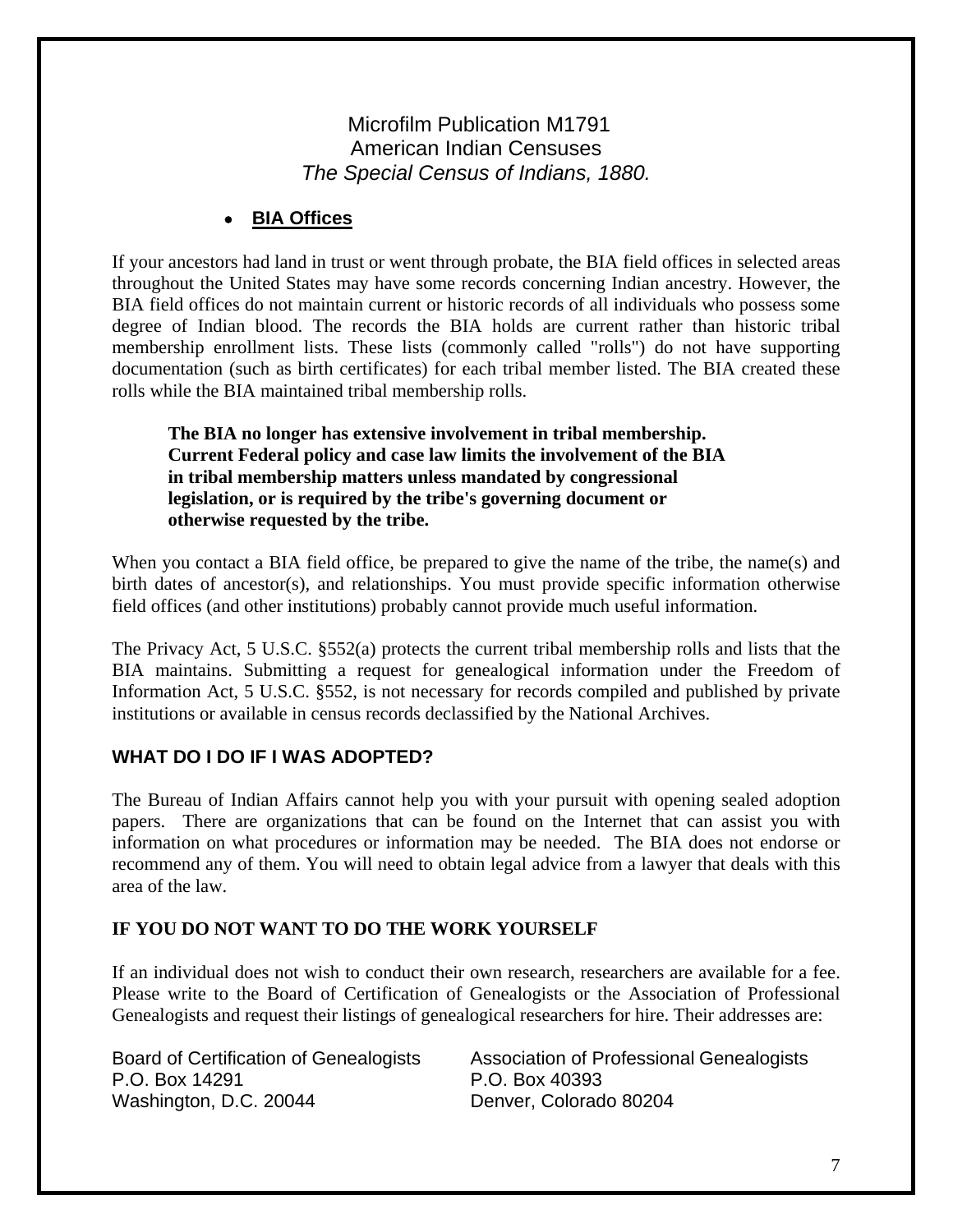## Cherokee Indian Ancestry

We have many requests on how to trace your Indian ancestry if it is Cherokee that we have provided a section for that purpose. The information on How to Locate the Dawes Rolls is useful to those trying to locate an ancestor that was from one of the five-civilized-tribes which is made up of Chickasaw, Choctaw, Seminole, Creek, and Cherokee Indians.

#### • **Brief Overview of Cherokee History**

About 200 years ago the Cherokee Indians were one tribe, or "Indian Nation" that lived in the southeast part of what is now the United States. During the 1830's and 1840's, the period covered by the Indian Removal Act, many Cherokees were moved west to a territory that is now the State of Oklahoma. A number remained in the southeast and gathered in North Carolina where they purchased land and continued to live. Others went into the Appalachian Mountains to escape being moved west and many of their descendants may still live there now.

Today, individuals of Cherokee ancestry fall into the following categories:

 $T(1)$  Living persons who were listed on the final rolls of the Cherokee Nation of Oklahoma (Dawes Commission Rolls) that were approved and descendants of these persons. These final rolls were closed in 1907.

(2) Individuals enrolled as members of the Eastern Band of Cherokee Indians of North Carolina and their descendants who are eligible for enrollment with the Band.

(3) Persons on the list of members identified by a resolution dated April 19, 1949, and certified by the Superintendent of the Five Civilized Tribes Agency and their descendants who are eligible for enrollment with the United Keetoowah Band of Cherokee Indian of Oklahoma.

(4) All other persons of Cherokee Indian ancestry.

After about a half century of self-government, a law enacted in 1906 directed that final rolls be made and that each enrollee be given an allotment of land or paid cash in lieu of an allotment. The Cherokees formally organized in 1975 with the adoption of a new Constitution that superseded the 1839 Cherokee Nation Constitution. This new Constitution establishes a Cherokee Register for the inclusion of any Cherokee for membership purposes in the Cherokee Nation. Members must be citizens as proven by reference to the Dawes Commission Rolls. Including in this are the Delaware Cherokees of Article II of the Delaware Agreement dated May 8, 1867, and the Shawnee Cherokees of Article III of the Shawnee Agreement dated June 9, 1869, and/or their descendants.

P.L. 100-472, authorizes through a planning and negotiation process Indian Tribes to administer and manage programs, activities, function, and services previously managed by the Bureau of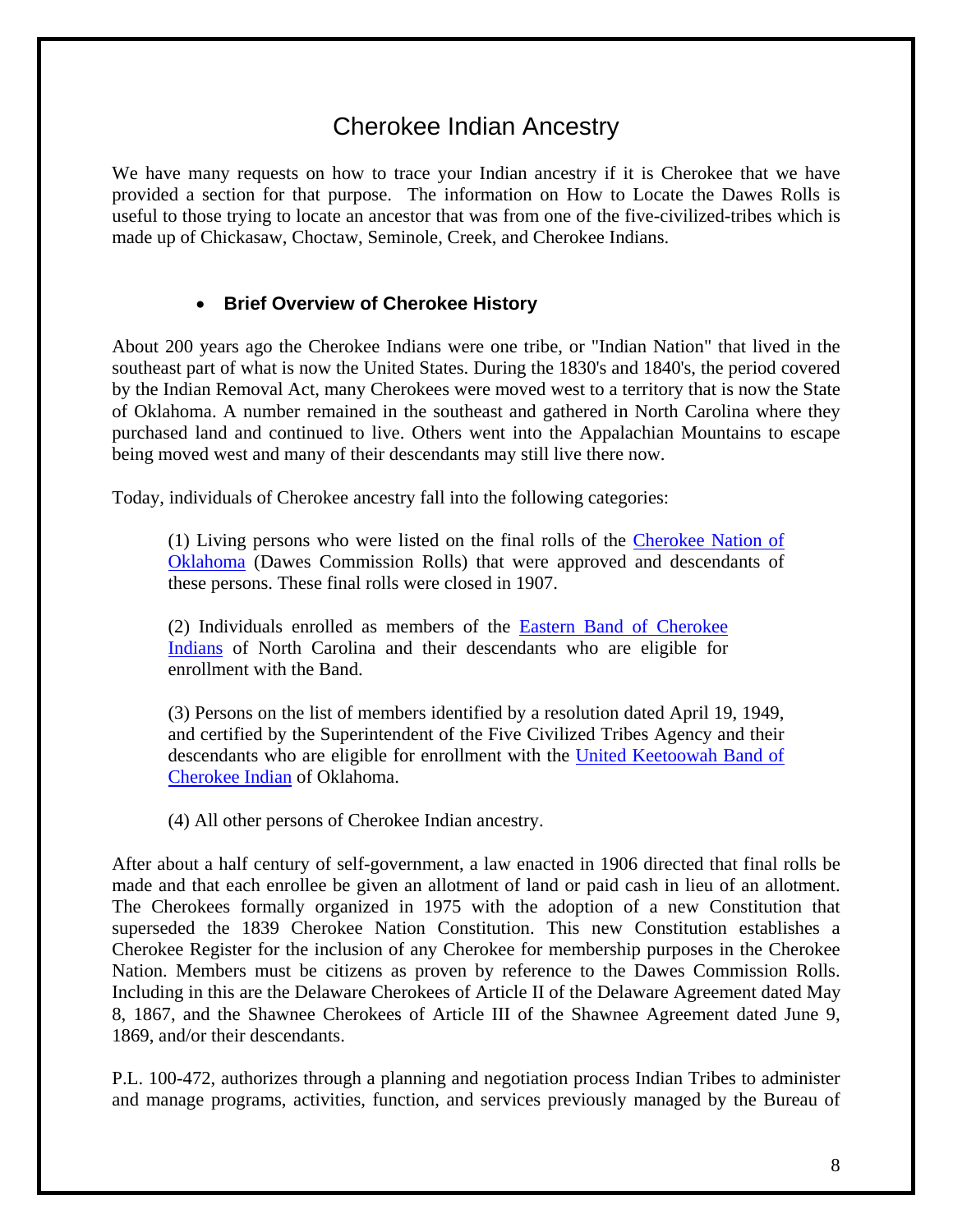Indian Affairs. Pursuant to P.L. 100-472 the Cherokee Nation of Oklahoma has entered into a Self-governance Compact and now provides those services previously provided by the BIA. Enrollment and allotment records are maintained by the Cherokee Nation. Any question with regard to the Cherokee Nation should be referred to:

> www.cherokee.org Cherokee Nation of Oklahoma P.O. Box 948 Tahlequah, OK 74465 Phone: (918) 456-0671; Fax: (918) 458-5580

The Eastern Band of Cherokee Indians of North Carolina is a federally recognized tribe and has its own requirements for membership. Inquiries as to these requirements or for information shown in the records may be addressed to the BIA Cherokee Agency, 441 North, 257 Tsali Blvd., Cherokee, NC 28719, Phone: (828) 497-9131, Fax: (828) 497-6715, or to the tribe at:

> www.cherokee-nc.com Eastern Band of Cherokee Indians Qualla Boundary, P.O. Box 455 Cherokee, NC 28719 Phone: (828) 497-2771; Fax: (828) 497-7007 ask for the Tribal Enrollment Office

By the Act of August 10, 1946, 60 Stat. 976, Congress recognized the United Keetoowah Band of Cherokee Indians in Oklahoma (UKB) for the purposes of organizing under the Oklahoma Indian Welfare Act. In 1950, the UKB organized under a Constitution and Bylaws approved by the Secretary of the Interior. Members of the UKB consist of all persons whose names appear on the list of members identified by a resolution dated April 19, 1949, and certified by the Superintendent of the Five Civilized Tribes Agency on November 26, 1949, with the governing body of the UKB having the power to prescribe rules and regulations governing future membership. The supreme governing body (UKB Council) consists of nine members who represent the nine districts of the old Cherokee Nation and four officers who are elected at-large. Information may be obtained by writing:

> http://www.unitedkeetoowahband.org United Keetoowah Band of Cherokee Indians P.O. Box 746 Tahlequah, OK 74465 Phone: (918) 431-1818; Fax: (918) 431-1873

Information about Indian ancestry of individuals in this category of Cherokees is more difficult to locate. This is primarily because the federal government has never maintained a list of all the persons of Cherokee Indian descent, indicating their tribal affiliation, degree of Indian blood or other data. In order to establish Cherokee ancestry you should use the same methods prescribed in "Indian Ancestry" and "Genealogical Research" material.